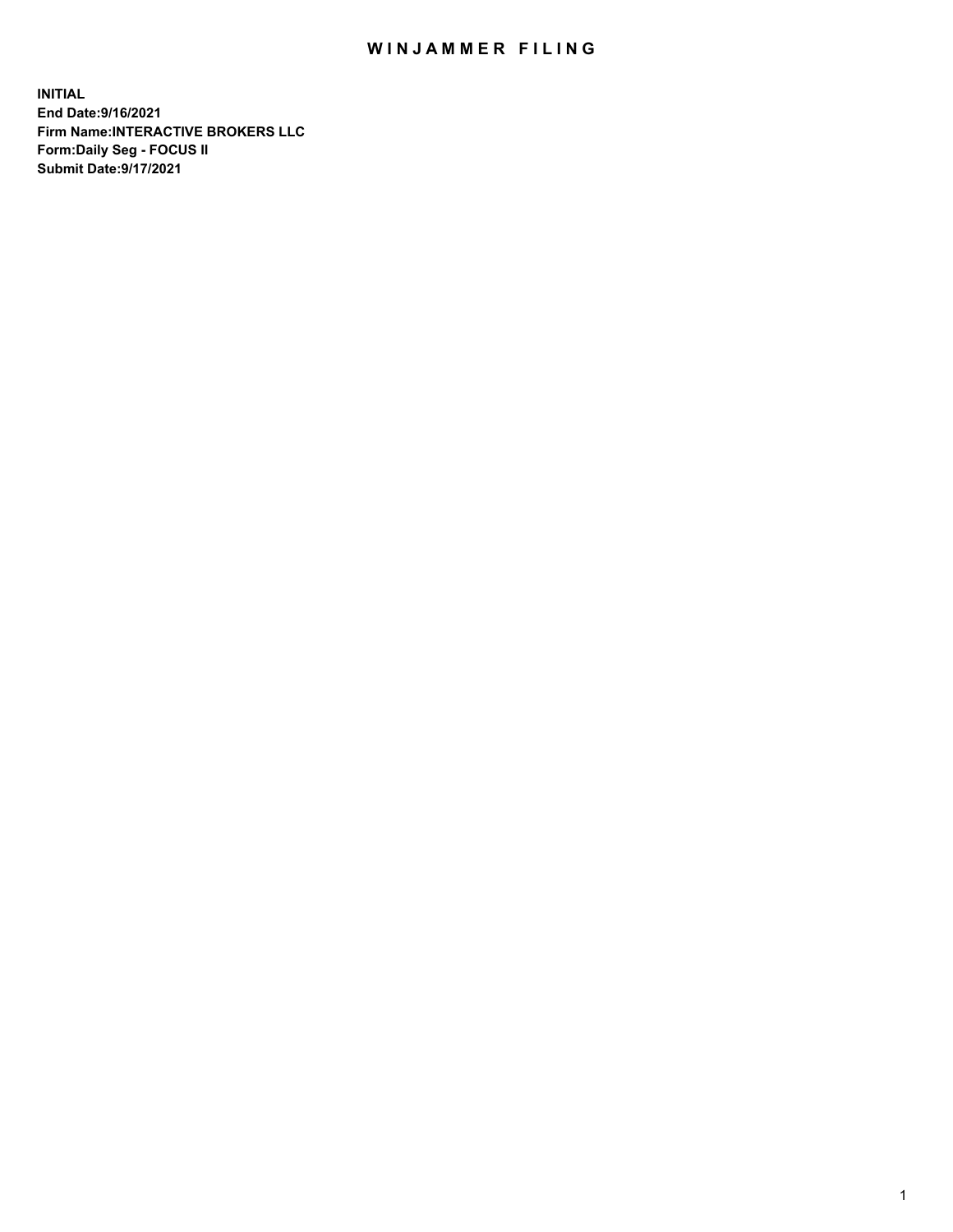**INITIAL End Date:9/16/2021 Firm Name:INTERACTIVE BROKERS LLC Form:Daily Seg - FOCUS II Submit Date:9/17/2021 Daily Segregation - Cover Page**

| Name of Company                                                                                                                                                                                                                                                                                                                | <b>INTERACTIVE BROKERS LLC</b>                                                   |  |
|--------------------------------------------------------------------------------------------------------------------------------------------------------------------------------------------------------------------------------------------------------------------------------------------------------------------------------|----------------------------------------------------------------------------------|--|
| <b>Contact Name</b>                                                                                                                                                                                                                                                                                                            | James Menicucci                                                                  |  |
| <b>Contact Phone Number</b>                                                                                                                                                                                                                                                                                                    | 203-618-8085                                                                     |  |
| <b>Contact Email Address</b>                                                                                                                                                                                                                                                                                                   | jmenicucci@interactivebrokers.c<br>om                                            |  |
| FCM's Customer Segregated Funds Residual Interest Target (choose one):<br>a. Minimum dollar amount: ; or<br>b. Minimum percentage of customer segregated funds required:% ; or<br>c. Dollar amount range between: and; or<br>d. Percentage range of customer segregated funds required between:% and%.                         | <u>0</u><br>$\overline{\mathbf{0}}$<br>155,000,000 245,000,000<br>0 <sub>0</sub> |  |
| FCM's Customer Secured Amount Funds Residual Interest Target (choose one):<br>a. Minimum dollar amount: ; or<br>b. Minimum percentage of customer secured funds required:% ; or<br>c. Dollar amount range between: and; or<br>d. Percentage range of customer secured funds required between:% and%.                           | <u>0</u><br>$\overline{\mathbf{0}}$<br>80,000,000 120,000,000<br>0 <sub>0</sub>  |  |
| FCM's Cleared Swaps Customer Collateral Residual Interest Target (choose one):<br>a. Minimum dollar amount: ; or<br>b. Minimum percentage of cleared swaps customer collateral required:% ; or<br>c. Dollar amount range between: and; or<br>d. Percentage range of cleared swaps customer collateral required between:% and%. | <u>0</u><br>$\underline{\mathbf{0}}$<br>0 <sub>0</sub><br>0 <sub>0</sub>         |  |

Attach supporting documents CH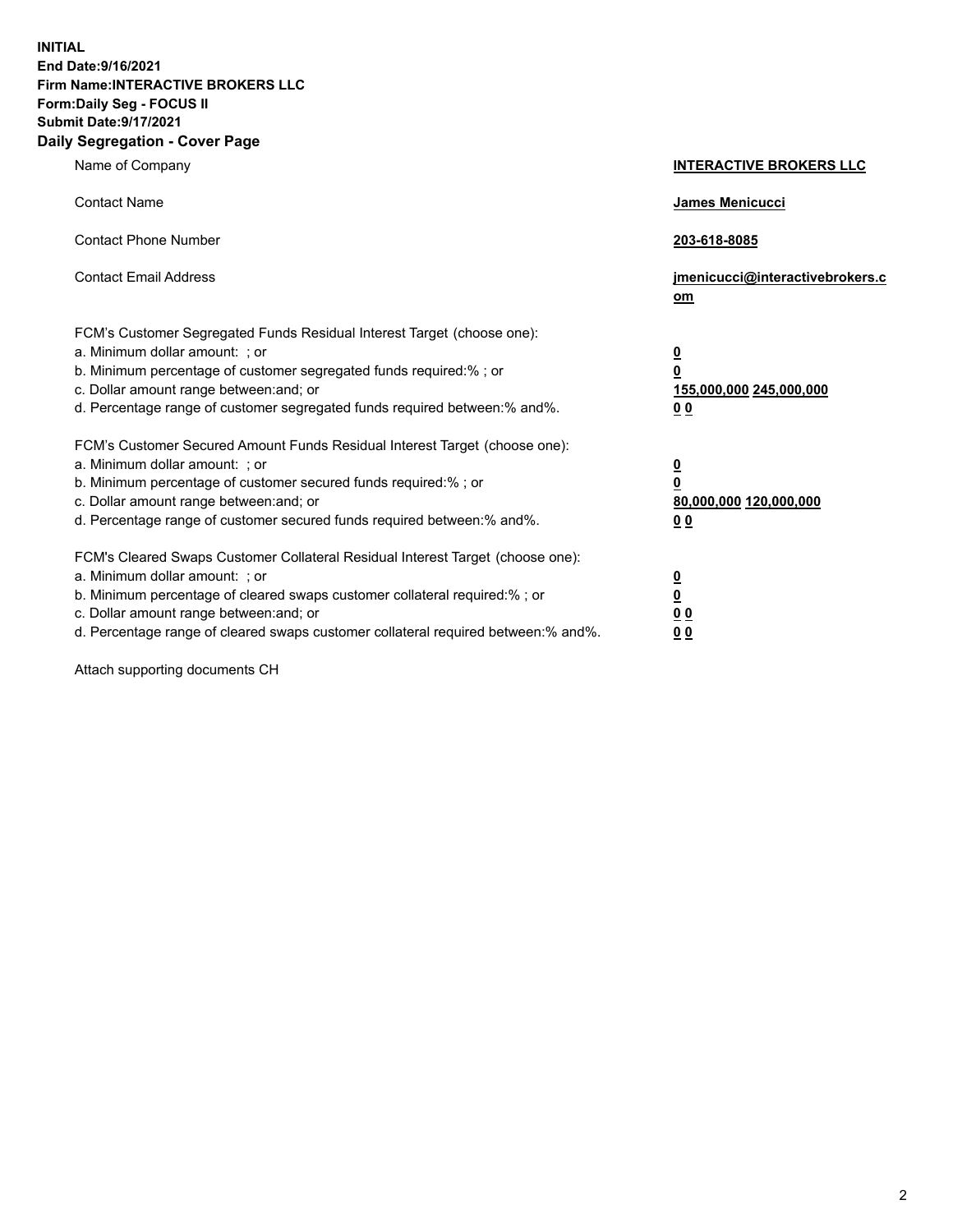**INITIAL End Date:9/16/2021 Firm Name:INTERACTIVE BROKERS LLC Form:Daily Seg - FOCUS II Submit Date:9/17/2021 Daily Segregation - Secured Amounts**

## Foreign Futures and Foreign Options Secured Amounts Amount required to be set aside pursuant to law, rule or regulation of a foreign government or a rule of a self-regulatory organization authorized thereunder **0** [7305] 1. Net ledger balance - Foreign Futures and Foreign Option Trading - All Customers A. Cash **509,299,926** [7315] B. Securities (at market) **0** [7317] 2. Net unrealized profit (loss) in open futures contracts traded on a foreign board of trade **-140,424** [7325] 3. Exchange traded options a. Market value of open option contracts purchased on a foreign board of trade **164,847** [7335] b. Market value of open contracts granted (sold) on a foreign board of trade **-5,162** [7337] 4. Net equity (deficit) (add lines 1. 2. and 3.) **509,319,187** [7345] 5. Account liquidating to a deficit and account with a debit balances - gross amount **7,255** [7351] Less: amount offset by customer owned securities **0** [7352] **7,255** [7354] 6. Amount required to be set aside as the secured amount - Net Liquidating Equity Method (add lines 4 and 5) **509,326,442** [7355] 7. Greater of amount required to be set aside pursuant to foreign jurisdiction (above) or line 6. **509,326,442** [7360] FUNDS DEPOSITED IN SEPARATE REGULATION 30.7 ACCOUNTS 1. Cash in banks A. Banks located in the United States **126,860,778** [7500] B. Other banks qualified under Regulation 30.7 **0** [7520] **126,860,778** [7530] 2. Securities A. In safekeeping with banks located in the United States **270,978,110** [7540] B. In safekeeping with other banks qualified under Regulation 30.7 **0** [7560] **270,978,110** [7570] 3. Equities with registered futures commission merchants A. Cash **0** [7580] B. Securities **0** [7590] C. Unrealized gain (loss) on open futures contracts **0** [7600] D. Value of long option contracts **0** [7610] E. Value of short option contracts **0** [7615] **0** [7620] 4. Amounts held by clearing organizations of foreign boards of trade A. Cash **0** [7640] B. Securities **0** [7650] C. Amount due to (from) clearing organization - daily variation **0** [7660] D. Value of long option contracts **0** [7670] E. Value of short option contracts **0** [7675] **0** [7680] 5. Amounts held by members of foreign boards of trade A. Cash **238,722,270** [7700] B. Securities **0** [7710] C. Unrealized gain (loss) on open futures contracts **-5,135,580** [7720] D. Value of long option contracts **164,847** [7730] E. Value of short option contracts **-5,162** [7735] **233,746,375** [7740] 6. Amounts with other depositories designated by a foreign board of trade **0** [7760] 7. Segregated funds on hand **0** [7765] 8. Total funds in separate section 30.7 accounts **631,585,263** [7770] 9. Excess (deficiency) Set Aside for Secured Amount (subtract line 7 Secured Statement Page 1 from Line 8) **122,258,821** [7380] 10. Management Target Amount for Excess funds in separate section 30.7 accounts **80,000,000** [7780] 11. Excess (deficiency) funds in separate 30.7 accounts over (under) Management Target **42,258,821** [7785]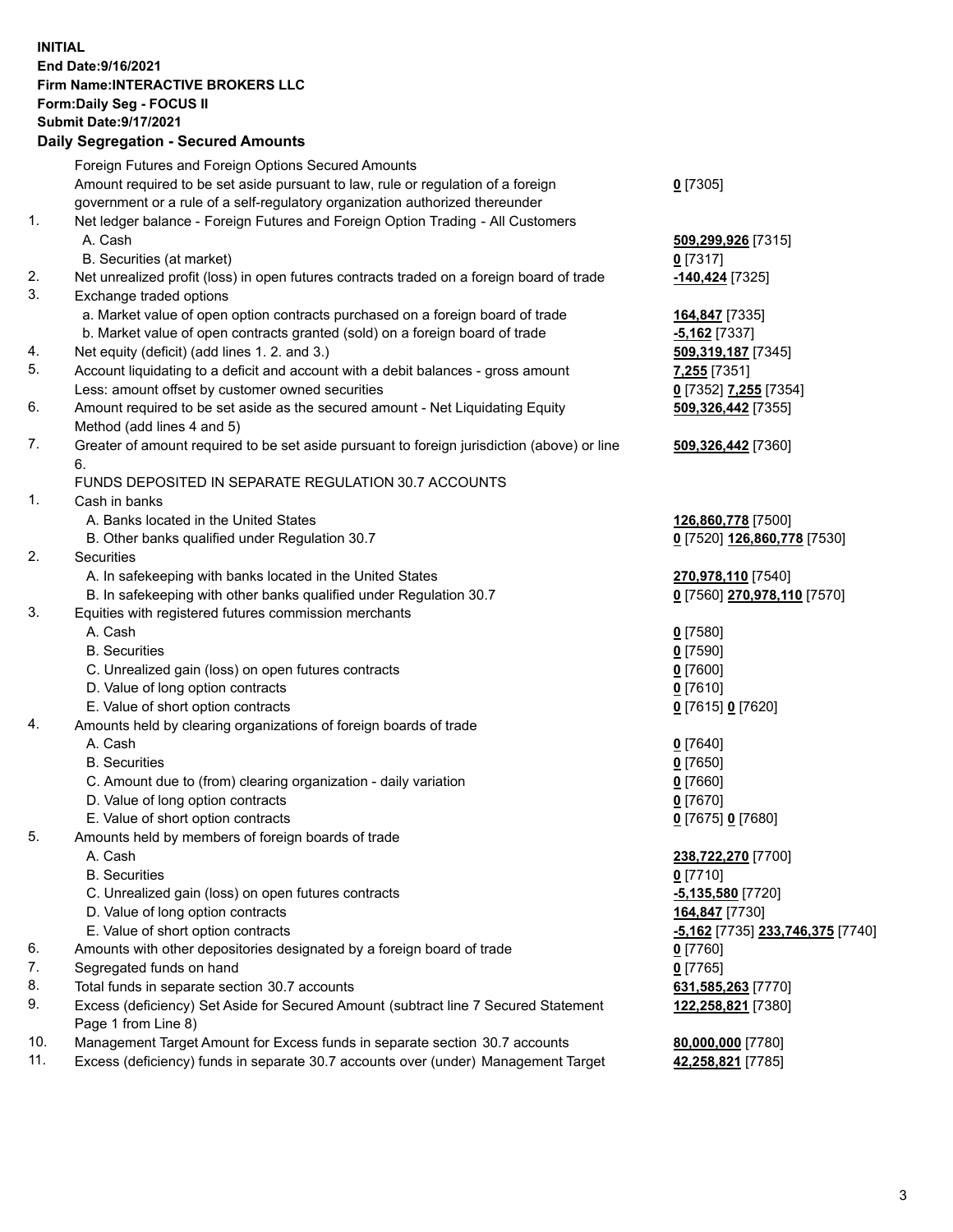**INITIAL End Date:9/16/2021 Firm Name:INTERACTIVE BROKERS LLC Form:Daily Seg - FOCUS II Submit Date:9/17/2021 Daily Segregation - Segregation Statement** SEGREGATION REQUIREMENTS(Section 4d(2) of the CEAct) 1. Net ledger balance A. Cash **6,805,748,647** [7010] B. Securities (at market) **0** [7020] 2. Net unrealized profit (loss) in open futures contracts traded on a contract market **126,468,585** [7030] 3. Exchange traded options A. Add market value of open option contracts purchased on a contract market **329,102,870** [7032] B. Deduct market value of open option contracts granted (sold) on a contract market **-259,006,508** [7033] 4. Net equity (deficit) (add lines 1, 2 and 3) **7,002,313,594** [7040] 5. Accounts liquidating to a deficit and accounts with debit balances - gross amount **1,224,383** [7045] Less: amount offset by customer securities **0** [7047] **1,224,383** [7050] 6. Amount required to be segregated (add lines 4 and 5) **7,003,537,977** [7060] FUNDS IN SEGREGATED ACCOUNTS 7. Deposited in segregated funds bank accounts A. Cash **1,541,613,820** [7070] B. Securities representing investments of customers' funds (at market) **3,269,766,200** [7080] C. Securities held for particular customers or option customers in lieu of cash (at market) **0** [7090] 8. Margins on deposit with derivatives clearing organizations of contract markets A. Cash **1,985,906,519** [7100] B. Securities representing investments of customers' funds (at market) **380,545,217** [7110] C. Securities held for particular customers or option customers in lieu of cash (at market) **0** [7120] 9. Net settlement from (to) derivatives clearing organizations of contract markets **-11,509,934** [7130] 10. Exchange traded options A. Value of open long option contracts **330,090,600** [7132] B. Value of open short option contracts **-260,049,458** [7133] 11. Net equities with other FCMs A. Net liquidating equity **0** [7140] B. Securities representing investments of customers' funds (at market) **0** [7160] C. Securities held for particular customers or option customers in lieu of cash (at market) **0** [7170] 12. Segregated funds on hand **0** [7150] 13. Total amount in segregation (add lines 7 through 12) **7,236,362,964** [7180] 14. Excess (deficiency) funds in segregation (subtract line 6 from line 13) **232,824,987** [7190] 15. Management Target Amount for Excess funds in segregation **155,000,000** [7194] **77,824,987** [7198]

16. Excess (deficiency) funds in segregation over (under) Management Target Amount Excess